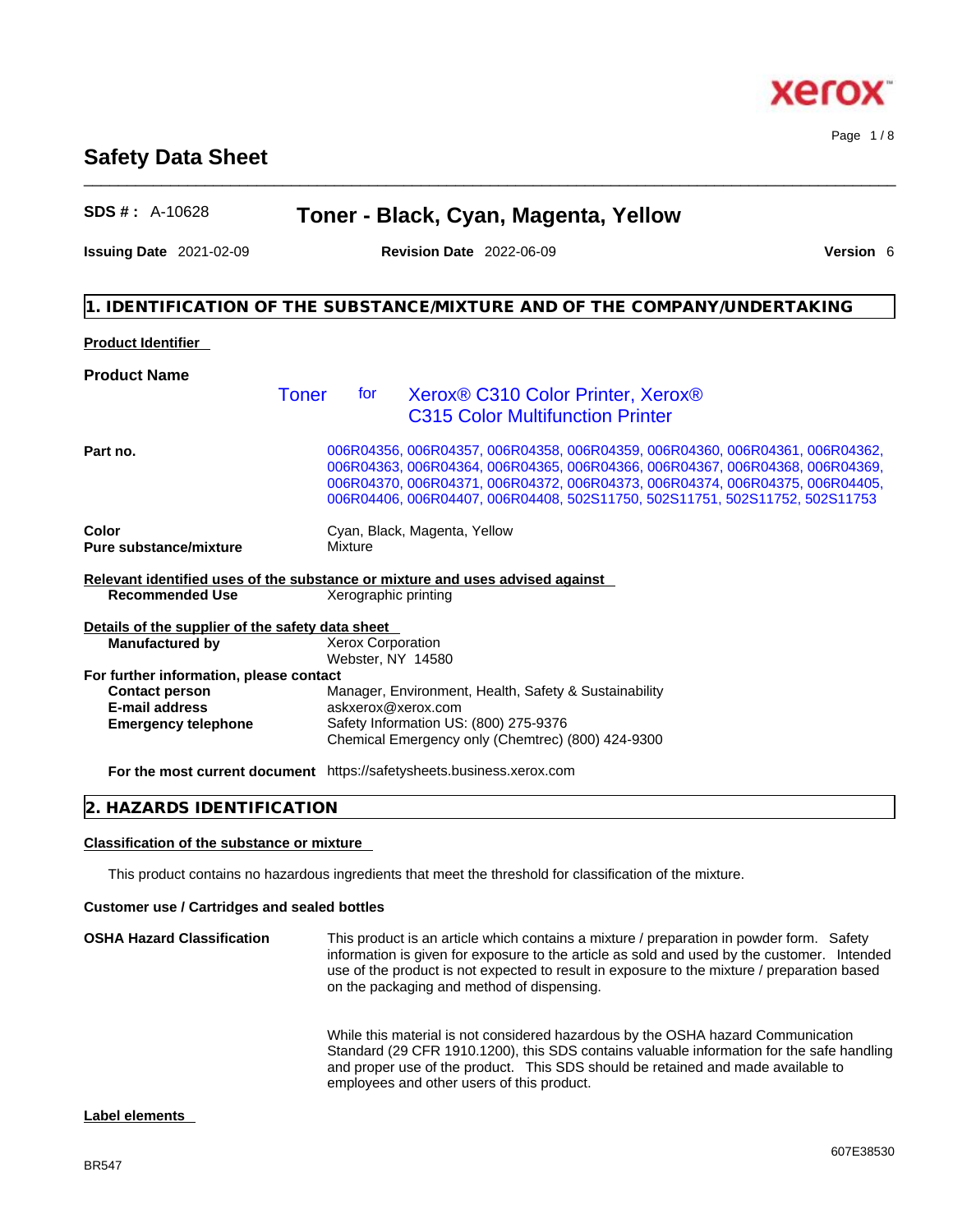

| <b>Signal Word</b>              | None          |
|---------------------------------|---------------|
| <b>Hazard Statements</b>        | None required |
| <b>Precautionary Statements</b> | None required |

### **Other hazards**

Not a PBT according to REACH Annex XIII May form explosible dust-air mixture if dispersed

# **3. COMPOSITION/INFORMATION ON INGREDIENTS**

# **Mixtures**

| <b>Chemical Name</b> | CAS No.     | Weight % | <b>Classification (Req.</b><br>1272/2008) | l Hazard Statements      |
|----------------------|-------------|----------|-------------------------------------------|--------------------------|
| Polyester resin      | Proprietary | 75-85    | --                                        | $- -$                    |
| Magenta pigment      | Proprietary | $0 - 15$ | --                                        | $\overline{\phantom{m}}$ |
| Cyan Pigment         | Proprietary | $0 - 10$ | --                                        |                          |
| Carbon black         | 1333-86-4   | $0 - 10$ |                                           | --                       |
| Yellow Pigment       | Proprietary | $0 - 10$ | --                                        | $\overline{\phantom{m}}$ |
| Titanium dioxide     | 13463-67-7  |          | Carc (Inhal) 2                            | H <sub>351</sub>         |

"--" indicates no classification or hazard statements apply.

Full text of H- statements: see section 16

| IЛ<br>- -<br>the contract of the contract of the contract of the contract of the contract of the contract of the contract of |  |  |
|------------------------------------------------------------------------------------------------------------------------------|--|--|
|                                                                                                                              |  |  |

|  |  |  |  | Description of first-aid measures |  |
|--|--|--|--|-----------------------------------|--|
|--|--|--|--|-----------------------------------|--|

| <b>General advice</b>                                       | For external use only. When symptoms persist or in all cases of doubt seek medical advice.    |
|-------------------------------------------------------------|-----------------------------------------------------------------------------------------------|
|                                                             | Show this material safety data sheet to the doctor in attendance.                             |
| Eye contact                                                 | Immediately flush with plenty of water. After initial flushing, remove any contact lenses and |
|                                                             | continue flushing for at least 15 minutes                                                     |
| <b>Skin contact</b>                                         | Wash skin with soap and water                                                                 |
| <b>Inhalation</b>                                           | Move to fresh air                                                                             |
| Ingestion                                                   | Rinse mouth with water and afterwards drink plenty of water or milk                           |
| Most important symptoms and effects, both acute and delayed |                                                                                               |
| <b>Acute toxicity</b>                                       |                                                                                               |
| Eyes                                                        | No known effect                                                                               |
| <b>Skin</b>                                                 | No known effect                                                                               |
| <b>Inhalation</b>                                           | No known effect                                                                               |
| Ingestion                                                   | No known effect                                                                               |
|                                                             |                                                                                               |
| <b>Chronic toxicity</b>                                     | No known effects under normal use conditions                                                  |
| <b>Main symptoms</b>                                        | Overexposure may cause:                                                                       |
|                                                             | mild respiratory irritation similar to nuisance dust.                                         |
| <b>Aggravated Medical Conditions</b>                        | None under normal use conditions                                                              |
|                                                             |                                                                                               |
|                                                             | Indication of immediate medical attention and special treatment needed                        |
| <b>Protection of first-aiders</b>                           | No special protective equipment required                                                      |
| Notes to physician                                          | Treat symptomatically                                                                         |
|                                                             |                                                                                               |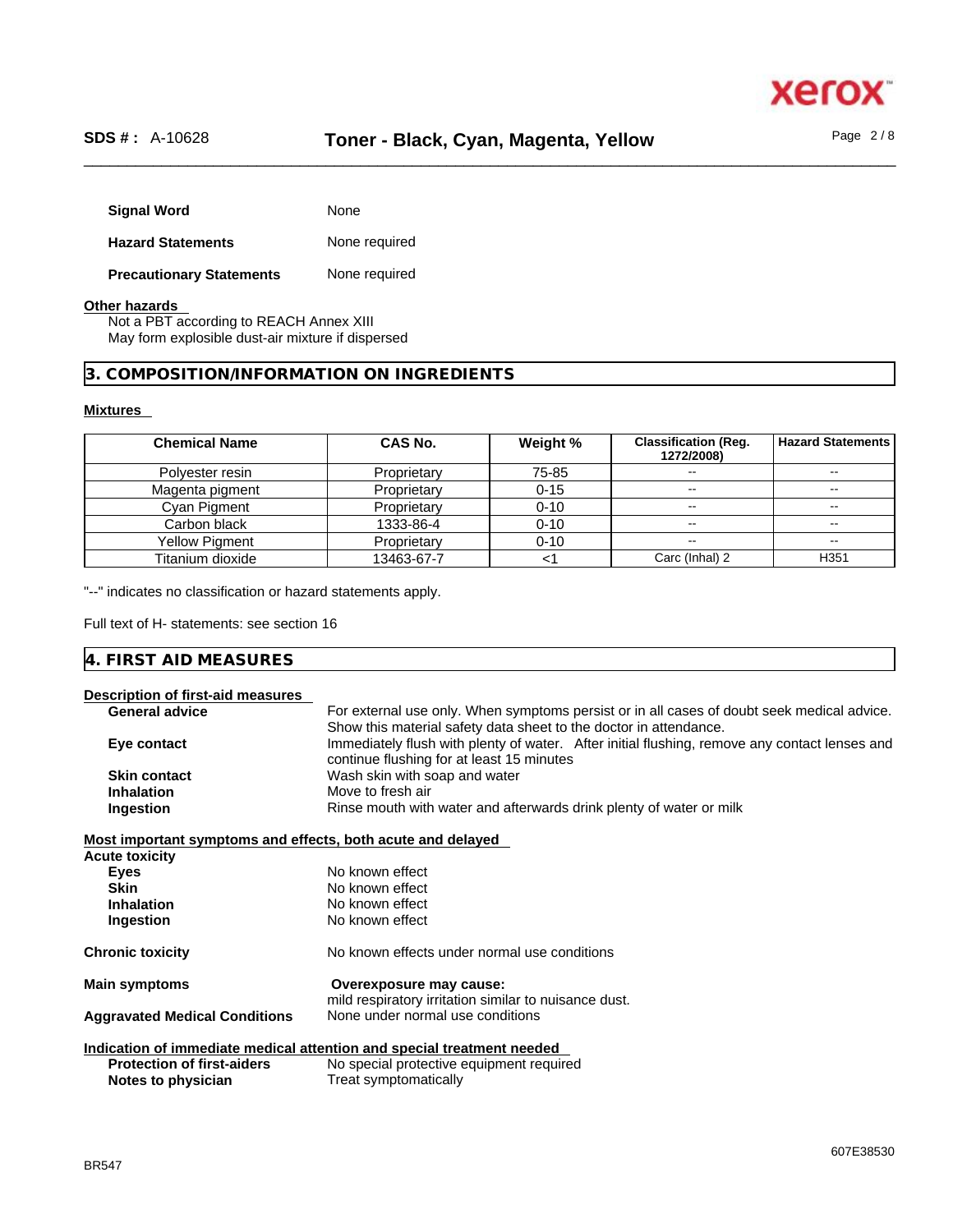xerc

# **5. FIRE-FIGHTING MEASURES**

### **Extinguishing media**

**Suitable extinguishing media** Use water spray or fog; do not use straight streams, Foam **Unsuitable extinguishing media** Do not use a solid water stream as it may scatterand spread fire

### **Special hazards arising from the substance or mixture**

Fine dust dispersed in air, in sufficient concentrations, and in the presence of an ignition source is a potential dust explosion hazard

### **Hazardous combustion products**

Hazardous decomposition products due to incomplete combustion, Carbon oxides, Nitrogen oxides (NOx)

### **Advice for fire-fighters**

In the event of fire and/or explosion do not breathe fumes. Wear fire/flame resistant/retardant clothing. Use self-contained pressure-demand breathing apparatus if needed to prevent exposure to smoke or airborne toxins. Wear self-contained breathing apparatus and protective suit

### **Other information**

| <b>Flammability</b> | Not flammable. Will not readily ignite. |
|---------------------|-----------------------------------------|
| Flash point         | Not applicable                          |

### **6. ACCIDENTAL RELEASE MEASURES**

### **Personal precautions, protective equipment and emergency procedures**

Avoid breathing dust

### **Environmental precautions**

Although toner is not an aquatic toxin, microplastics may be a physical hazard to aquatic life and should not be allowed to enter drains, sewers, or waterways

### **Methods and material for containment and cleaning up**

| <b>Methods for containment</b> | Prevent dust cloud                                                                 |
|--------------------------------|------------------------------------------------------------------------------------|
| Methods for cleaning up        | Use an electrically protected vacuum cleaner to remove excess, then wash with COLD |
|                                | water. Hot water fuses the toner, making it difficult to remove                    |

### **Reference to other sections**

See section 12 for additional ecological information See Section 13 for additional information

# **7. HANDLING AND STORAGE**

### **Precautions for safe handling**

| Advice on safe handling | Handle in accordance with good industrial hygiene and safety practice, Avoid dust<br>accumulation in enclosed space, Prevent dust cloud |
|-------------------------|-----------------------------------------------------------------------------------------------------------------------------------------|
| <b>Hygiene measures</b> | None under normal use conditions                                                                                                        |

# **Conditions for safe storage, including any incompatibilities**

# **Technical measures and storage conditions**

Keep container tightly closed in a dry and well-ventilated place, Store at room temperature

**Incompatible products** None

# **Specific end uses**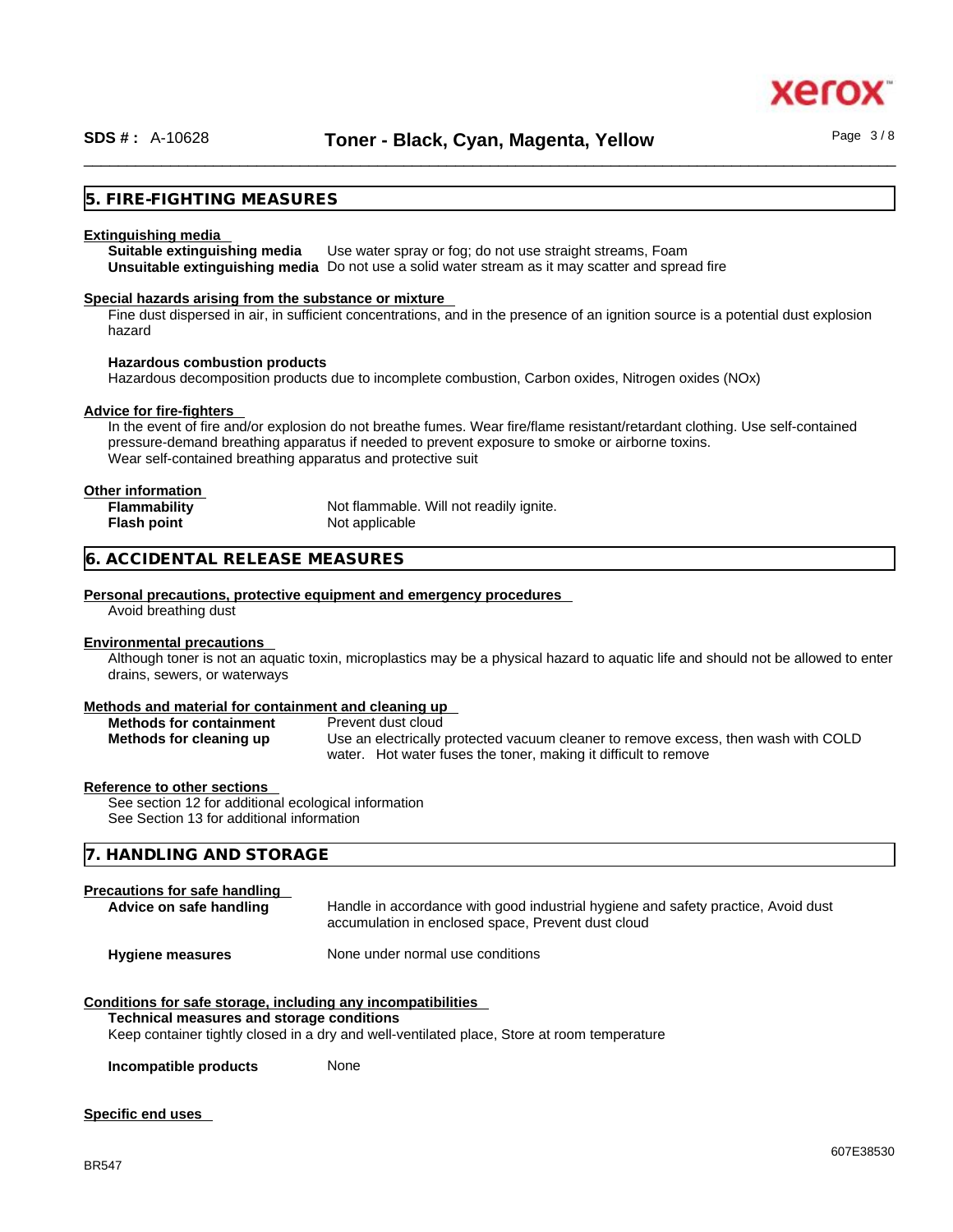xerc

### Xerographic printing

# **8. EXPOSURE CONTROLS/PERSONAL PROTECTION**

# **Control parameters**

# **Exposure Limits**

**Xerox Exposure Limit<br>Xerox Exposure Limit** 

ACGIH TLV TWA **10 mg/m<sup>3</sup> (inhalable particles) ACGIH TLV TWA** 3 mg/m<sup>3</sup> (respirable dust) **OSHA PEL TWA** 15 mg/m<sup>3</sup> (total dust) **OSHA PEL TWA** 5 mg/m<sup>3</sup> (respirable dust)  $2.5 \text{ mg/m}^3$  (total dust) **Xerox Exposure Limit** 0.4 mg/m<sup>3</sup> (respirable dust)

### **Component Information**

| <b>Chemical Name</b> | ACGIH TLV                   | <b>OSHA PEL</b>           |
|----------------------|-----------------------------|---------------------------|
| Cvan Pigment         | TWA: 1<br>ma/m <sup>3</sup> |                           |
| Carbon black         | TWA: $3 \text{ ma/m}^3$     | TWA: $3.5 \text{ ma/m}^3$ |
| Titanium dioxide     | TWA: $10 \text{ mg/m}^3$    | TWA: $15 \text{ mg/m}^3$  |

### **Exposure controls**

**Controls** 

**Engineering measures** None under normal use conditions

### **Individual protection measures, such as personal protective equipment (PPE)**

**Eye/Face protection** No special protective equipment required

**Hand protection** No special protective equipment required **Skin and body protection** No special protective equipment required **Respiratory protection** No special protective equipment required.<br> **Thermal hazards** None under normal processing **None under normal processing** 

### **Environmental Exposure Controls Environmental Exposure**

Keep out of drains, sewers, ditches and waterways

# **9. PHYSICAL AND CHEMICAL PROPERTIES**

### **Information on basic physical and chemical properties**

| Appearance<br><b>Physical state</b><br>Color                                                                                                             | Powder<br>Solid<br>Cyan, Black, Magenta, Yellow |                                                                                                      | Odor<br><b>Odor threshold</b><br>рH | Faint<br>Not applicable<br>Not applicable |  |
|----------------------------------------------------------------------------------------------------------------------------------------------------------|-------------------------------------------------|------------------------------------------------------------------------------------------------------|-------------------------------------|-------------------------------------------|--|
| <b>Flash point</b>                                                                                                                                       |                                                 | Not applicable                                                                                       |                                     |                                           |  |
| <b>Melting / Freezing Point</b><br><b>Boiling point/range</b><br>Softening point                                                                         |                                                 | Not applicable<br>Not applicable<br>49 - 60 $^{\circ}$ C                                             | 120 - 140 $\degree$ F               |                                           |  |
| <b>Evaporation rate</b><br><b>Flammability</b><br><b>Flammability Limits in Air</b>                                                                      |                                                 | Not applicable<br>Not flammable. Will not readily ignite.<br>Not applicable                          |                                     |                                           |  |
| Vapor pressure<br>Vapor density<br><b>Specific gravity</b><br><b>Water solubility</b><br><b>Partition coefficient</b><br><b>Autoignition temperature</b> |                                                 | Not applicable<br>Not applicable<br>$1 - 2$<br><b>Negligible</b><br>Not applicable<br>Not applicable |                                     |                                           |  |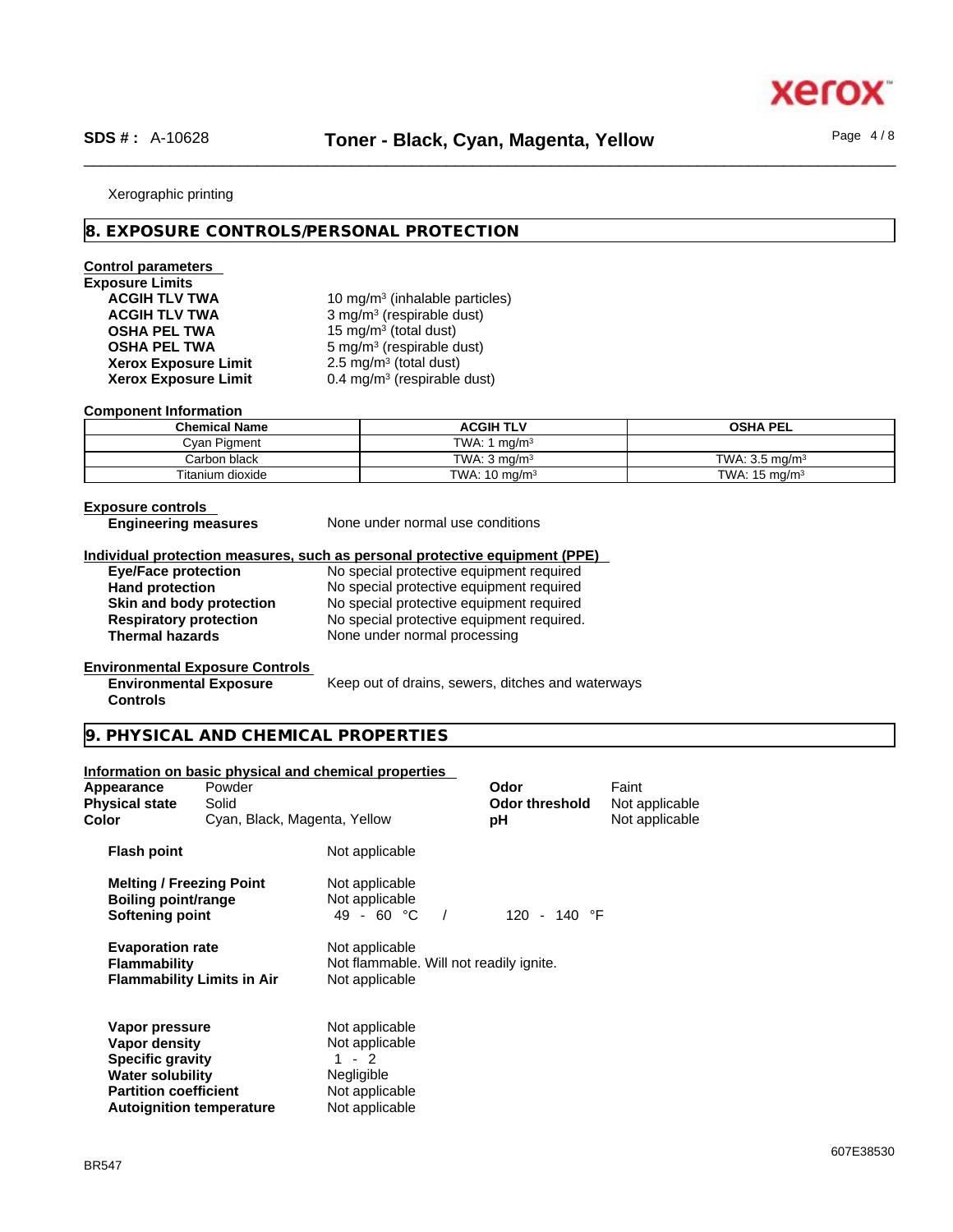

# \_\_\_\_\_\_\_\_\_\_\_\_\_\_\_\_\_\_\_\_\_\_\_\_\_\_\_\_\_\_\_\_\_\_\_\_\_\_\_\_\_\_\_\_\_\_\_\_\_\_\_\_\_\_\_\_\_\_\_\_\_\_\_\_\_\_\_\_\_\_\_\_\_\_\_\_\_\_\_\_\_\_\_\_\_\_\_\_\_\_\_\_\_\_ **SDS # :** A-10628 **Toner - Black, Cyan, Magenta, Yellow** Page 5 / 8

|                                  | Not determined                                                                               |
|----------------------------------|----------------------------------------------------------------------------------------------|
| <b>Decomposition temperature</b> |                                                                                              |
| <b>Viscosity</b>                 | Not applicable                                                                               |
| <b>Explosive properties</b>      | Fine dust dispersed in air, in sufficient concentrations, and in the presence of an ignition |
|                                  | source is a potential dust explosion hazard                                                  |
| <b>Oxidizing properties</b>      | Not applicable                                                                               |
| Other information                |                                                                                              |

None

# **10. STABILITY AND REACTIVITY**

### **Reactivity**

No dangerous reaction known under conditions of normal use

# **Chemical stability**

Stable under normal conditions.

### **Possibility of hazardous reactions**

| <b>Hazardous reactions</b>      | None under normal processing            |
|---------------------------------|-----------------------------------------|
| <b>Hazardous polymerization</b> | Hazardous polymerization does not occur |

# **Conditions to avoid**

Prevent dust cloud. Fine dust dispersed in air, in sufficient concentrations, and in the presence of an ignition source is a potential dust explosion hazard.

### **Incompatible Materials**

None

# **Hazardous decomposition products**

None under normal use

# **11. TOXICOLOGICAL INFORMATION**

*The toxicity data noted below is based on the test results of similar reprographic materials.* 

### **Information on toxicological effects**

| Acute toxicitv             |                                       |  |
|----------------------------|---------------------------------------|--|
| <b>Product Information</b> |                                       |  |
| <b>Irritation</b>          | No skin irritation, No eye irritation |  |
| Oral LD50                  | $> 5$ g/kg (rat)                      |  |
| Dermal LD50                | $> 5$ g/kg (rabbit)                   |  |
| <b>LC50 Inhalation</b>     | $> 5$ mg/L (rat, 4 hr)                |  |

### **Component Information**

| <b>Chemical Name</b> | LC50 Inhalation | Dermal LD50      | Oral LD50         |
|----------------------|-----------------|------------------|-------------------|
| Magenta pigment      |                 | 3 g/kg (Rabbit)  | 23 g/kg (Rat)     |
| Cyan Pigment         |                 | 5000 mg/kg (Rat) | 10000 mg/kg (Rat) |
| Carbon black         |                 | 3 g/kg (Rabbit)  | 15400 mg/kg (Rat) |
| Titanium dioxide     |                 |                  | 10000 mg/kg (Rat) |

# **Chronic toxicity**

**Target organ effects** None known

**Sensitization** No sensitization responses were observed **Neurological Effects** No information available

# **CMR Effects**

| <b>Mutagenic effects</b>     | Not mutager  |
|------------------------------|--------------|
| <b>Reproductive toxicity</b> | This product |

**Mic in AMES Test** does not contain any known or suspected reproductive hazards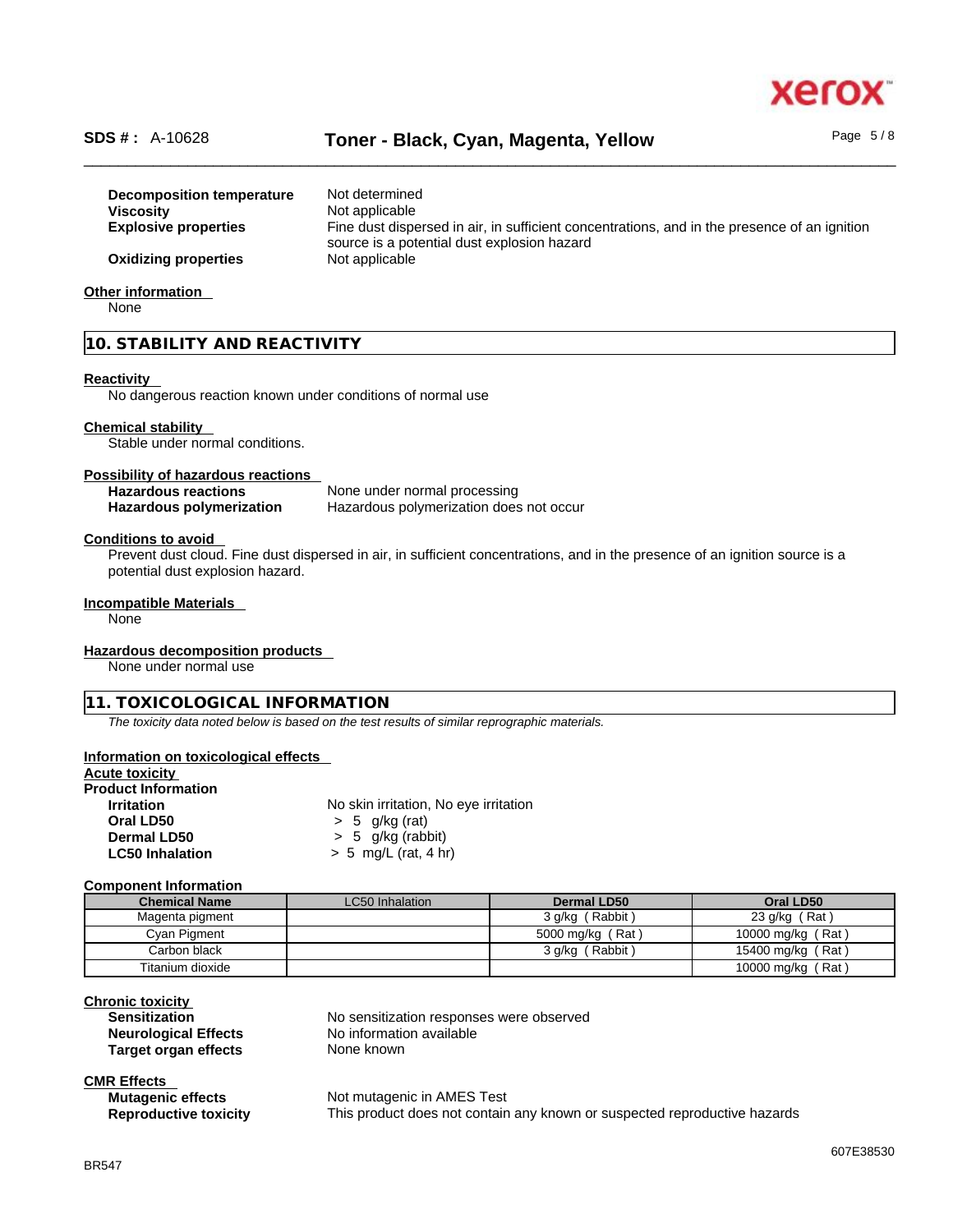

| Carcinogenicity      | See "Other Information" in this section. |             |  |
|----------------------|------------------------------------------|-------------|--|
| <b>Chemical Name</b> | <b>NTP</b>                               | <b>IARC</b> |  |
| Carbon black         |                                          | 2B          |  |
| Titanium dioxide     |                                          | 2Β          |  |

### **Other information**

The IARC (International Agency for Research on Cancer) has listed carbon black as "possibly carcinogenic to humans". However, Xerox has concluded that the presence of carbon black in this mixture does not present a health hazard. The IARC classification is based on studies evaluating pure, "free" carbon black. In contrast, toner is a formulation composed of specially prepared polymer and a small amount of carbon black (or other pigment). In the process of making toner, the small amount of carbon black becomes encapsulated within a matrix. Xerox has performed extensive testing of toner, including a chronic bioassay (test for potential carcinogenicity). Exposure to toner did not produce evidence of cancer in exposed animals. The results were submitted to regulatory agencies and published extensively.

The IARC (International Agency for Research on Cancer) has listed titanium dioxide as "possibly carcinogenic to humans". However, Xerox has concluded that the presence of titanium dioxide in this mixture does not present a health hazard. The IARC classification is based on studies in rats using high concentrations of pure, unbound TiO 2 particles of respirable size. Epidemiological studies do not suggest a carcinogenic effect in humans. In addition, the titanium dioxide in this mixture is encapsulated in a matrix or bound to the surface of the toner.

| Other toxic effects      |                |  |
|--------------------------|----------------|--|
| <b>Aspiration Hazard</b> | Not applicable |  |
| Other adverse effects    | None known     |  |

### **Information on other hazards**

**Endocrine disrupting properties** This product does not contain any known or suspected endocrine disruptors

### **12. ECOLOGICAL INFORMATION**

### **Toxicity**

On available data, the mixture / preparation is not harmful to aquatic life

### **Component Information**

| <b>Chemical Name</b> | Toxicity to algae | Toxicity to fish | <b>Toxicity to</b><br>microorganisms | Toxicitv to daphnia and<br>lother aquatic invertebrates |
|----------------------|-------------------|------------------|--------------------------------------|---------------------------------------------------------|
| Carbon black         |                   |                  |                                      | EC50 > 5600 ma/L 24 h                                   |

### **Persistence and degradability**

Not readily biodegradable

### **Bioaccumulative potential**

Bioaccumulation is unlikely

### **Mobility in soil**

Insoluble in water

### **Component Information**

| <b>Chemical Name</b>                             | loc<br>Pow |  |  |
|--------------------------------------------------|------------|--|--|
| Cyan<br>Pigment<br>$\sim$ $\sim$<br>$\mathbf{r}$ | v.v        |  |  |

## **Results of PBT and vPvB assessment**

This substance is not considered to be persistent, bioaccumulating nor toxic (PBT)

### **Endocrine disrupting properties**

This product does not contain any known or suspected endocrine disruptors

## **Other adverse effects**

Although toner is not an aquatic toxin, microplastics may be a physical hazard to aquatic life and should not be allowed to enter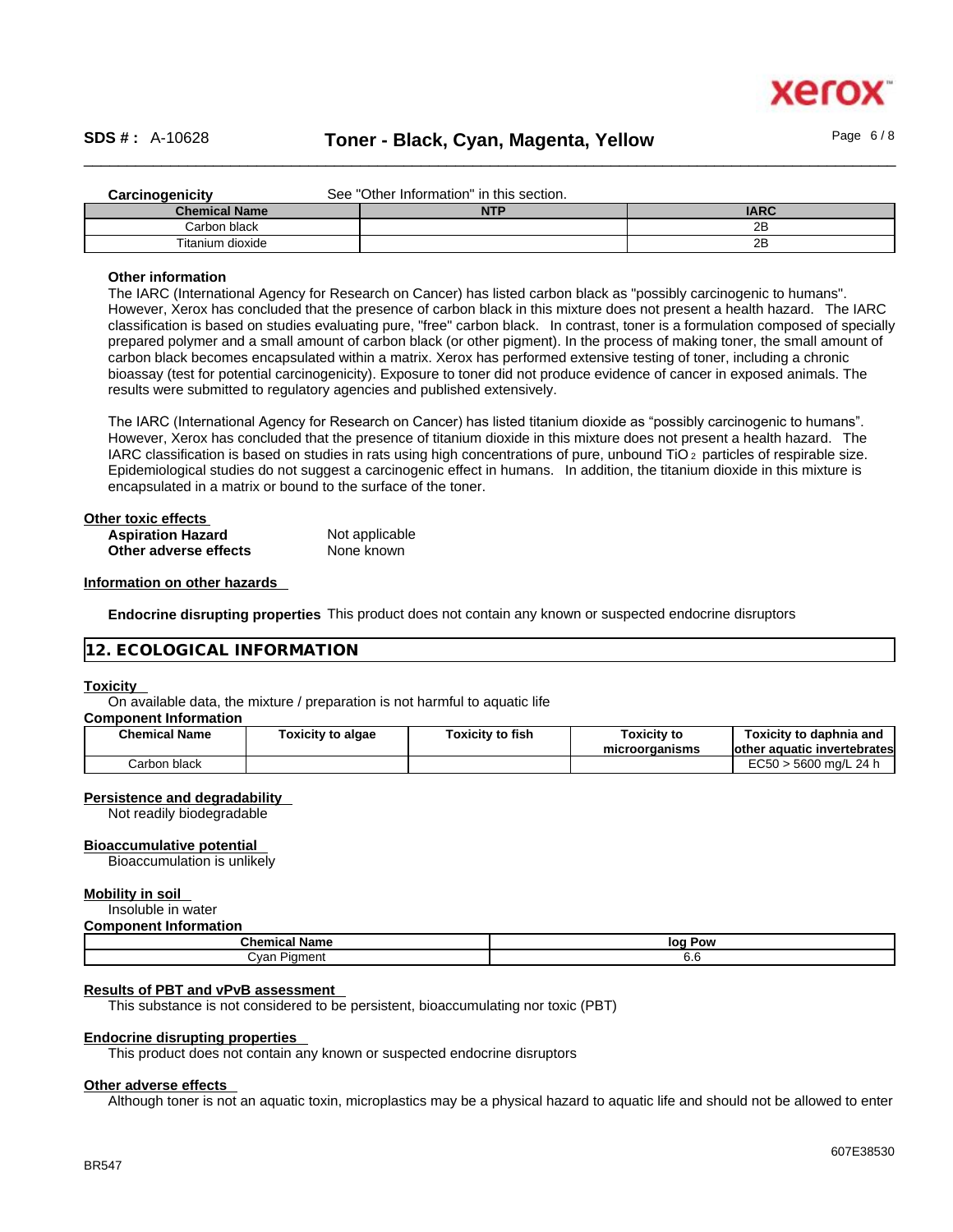xer

drains, sewers, or waterways.

| 13. DISPOSAL CONSIDERATIONS                              |                                                                                                                                                                             |
|----------------------------------------------------------|-----------------------------------------------------------------------------------------------------------------------------------------------------------------------------|
| Waste treatment methods<br><b>Waste Disposal Methods</b> | Can be landfilled or incinerated, when in compliance with local regulations If incineration is<br>to be carried out, care must be exercised to prevent dust clouds forming. |
| <b>Contaminated packaging</b>                            | No special precautions are needed in handling this material                                                                                                                 |
| <b>Other information</b>                                 | Although toner is not an aquatic toxin, microplastics may be a physical hazard to aquatic life<br>and should not be allowed to enter drains, sewers, or waterways.          |

## **14. TRANSPORT INFORMATION**

This material is not subject to regulation as a hazardous material for shipping

# **15. REGULATORY INFORMATION**

### **Safety, health and environmental regulations/legislation specific for the substance or mixture**

### **OSHA Regulatory Status**

This product is an article which contains a mixture / preparation in powder form. Safety information is given for exposure to the article as sold and used by the customer. Intended use of the product is not expected to result in exposure to the mixture / preparation based on the packaging and method of dispensing.

While this material is not considered hazardous by the OSHA hazard Communication Standard (29 CFR 1910.1200), this SDS contains valuable information for the safe handling and proper use of the product. This SDS should be retained and made available to employees and other users of this product.

### **Canada**

This product has been classified in accordance with the hazard criteria of the Hazardous Products Regulations (HPR), and the SDS contains all the information required by the HPR.

### **International Inventories**

| TSCA            | Complies |
|-----------------|----------|
| <b>DSL/NDSL</b> | Complies |

# **U.S. Federal Regulations**

### **SARA 313**

Section 313 of Title III of the Superfund Amendments and Reauthorization Act of 1986 (SARA). This product does not contain any chemicals which are subject to the reporting requirements of the Act and Title 40 of the Code of Federal Regulations, Part 372 **Clean Water Act**

This product is not regulated as a pollutant pursuant to the Clean Water Act (40 CFR 122.21 and 40 CFR 122.42).

**Clean Air Act,Section 112 Hazardous Air Pollutants (HAPs) (see 40 CFR 61)**

This product is not regulated as a hazardous air pollutant (HAPS) under Section 112 of the Clean Air Act Amendments of 1990. **CERCLA**

This material, as supplied, does not contain any substances regulated as hazardous substances under the Comprehensive Environmental Response Compensation and Liability Act (CERCLA) (40 CFR 302) or the Superfund Amendments and Reauthorization Act (SARA) (40 CFR 355). There may be specific reporting requirements at the local, regional, or state level pertaining to releases of this material

# **US State Regulations**

### **California Proposition 65**

Carbon black is regulated under California Proposition 65 only if in the form of "airborne, unbound particles of respirable size". Toner products do not contain carbon black in the form of "airborne, unbound particles of respirable size". Therefore, the